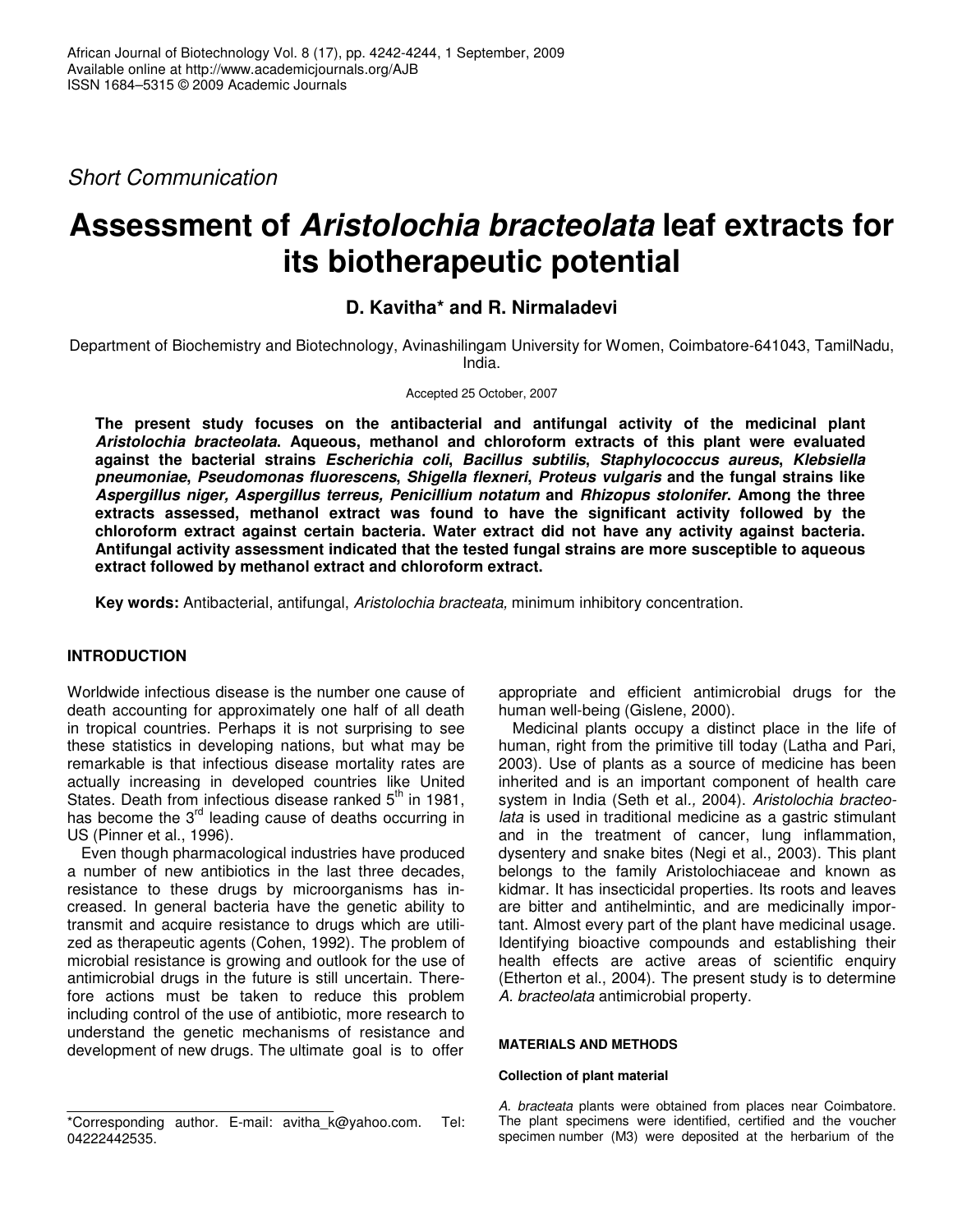|                          | <b>Agueous</b>  |                            | <b>Methanol</b>  |                       | Chloroform       |                       | <b>Control</b> |
|--------------------------|-----------------|----------------------------|------------------|-----------------------|------------------|-----------------------|----------------|
| <b>Microorganisms</b>    | ZOI<br>(mm)     | <b>MIC</b><br>$(\mu g/ml)$ | ZOI<br>(mm)      | <b>MIC</b><br>(µg/ml) | ZOI<br>(mm)      | <b>MIC</b><br>(µg/ml) | ZOI (mm)       |
| <b>Bacillus subtilis</b> | $8.33 \pm 0.06$ | 5000                       | $13.7 + 0.15$    | 39.06                 | $11.0 + 0.1$     | 2500                  | 27±0.05        |
| Escherichia coli         |                 |                            | $9+0.1$          | 5000                  | $11.33 \pm 0.32$ | 312.5                 | $22 \pm 0.30$  |
| Shigella flexneri        | $9.0 + 0.1$     | 5000                       |                  |                       | $9.0 + 0.1$      | 5000                  | $27 \pm 0.10$  |
| Salmonella typhimurium   |                 |                            |                  |                       |                  |                       | 30±0.05        |
| Klebsiella pneumoniae    | $9.33 \pm 0.06$ | 5000                       |                  |                       | $9.0 + 0.1$      | 5000                  | $26 \pm 0.01$  |
| Staphylococcus aureus    | $10.3 \pm 0.15$ | 5000                       | $11.33 \pm 0.06$ | 2500                  |                  |                       | $25 \pm 0.05$  |
| Pseudomonas aeruginosa   |                 |                            | 12.7±0.06        | 1250                  | $10.6 \pm 0.12$  | 2500                  | 27±0.15        |
| Salmonella typhi         |                 |                            | $13.0 + 0.1$     | 625                   | $11.33 \pm 0.32$ | 2500                  | $22 \pm 0.05$  |
| Proteus vulgaris         |                 |                            |                  |                       |                  |                       | 15±0           |

**Table 1.** Antibacterial activity of the leaf extracts of *Aristolochia bracteolata* by agar well diffusion method and Minimum inhibitory concentration.

ZOI = Zone of inhibition (Mean±S.D.).

MIC = Minimal inhibitory concentration.

Botanical Survey of India, Southern Circle, Coimbatore.

## **Preparation of the extract**

The solvents used were chloroform, methanol and water. 10 g of leaf and bark powder was taken and the extract was prepared with Soxhlet using 100 ml of each solvent. The extract was filtered through membrane filter  $(0.45 \mu m)$  pore size) with the aid of suction pump. The obtained filtrate was evaporated to dryness at 40°C. The extract was then weighed and dissolved in minimal volume of dimethyl sulphoxide (Silva et al., 1997).

#### **Test microorganisms**

The bacterial strains used for the experiments include *Escherichia coli* (ATCC 25922), *Bacillus subtilis* (ATCC 6051), *Staphylococcus aureus* (ATCC 9144), *Klebsiella pneumoniae* (ATCC 33495), *Pseudomonas fluorescens* (ATCC 13525), *Shigella flexneri* (ATCC 29508) and *Proteus vulgaris* (ATCC 13315). The fungal strains used were *Aspergillus niger* (ATCC6275)*, Aspergillus terreus* (ATCC11877)*, Penicillium notatum* (ATCC9479*)* and *Rhizopus stolonifer* (MTCC553).

#### **Antibacterial assay**

The agar well diffusion method was employed for the determination of antibacterial activity of the extracts (NCCLS, 1999). Petri plates containing 20 ml of Mueller Hinton Agar medium were seeded with 24 h culture of the bacterial strain. The wells (6 mm in diameter) were cut from the agar and extract solution at a concentration of 5 mg/ml was delivered into them. The plates were incubated at 37°C for 24 h. The activity was assayed by the diameter of the inhibition zone formed around the well (NCCLS, 1993).

#### **Determination of minimum inhibitory concentration**

Plant extracts that are active against the tested microorganisms (with zone of inhibition above 6 mm) were taken for the determination of minimal inhibitory concentrations (MIC). Two fold dilutions of each extract to be tested were prepared in 250 µl volume of sterile nutrient broth to give a range of concentrations from 5000 to 4.9 g/ml in a 96 well microtitre plates. One drop of suspensions of test microorganism was added to the extract/dilutions (Sokmen et al., 1999). These were incubated for 18 h at 37°C and then the plates were observed for the growth. MIC of each extract was taken as the lowest concentration that showed no growth.

## **Antifungal assay**

Antifungal activity of Aristolochia was demonstrated in a radial growth inhibition assay (Schlumbam et al., 1986). A fungal plug was placed in the center of the Potato Dextrose Agar plate. Extracts of 30 mg/ml concentrate was pipetted into the wells. The petriplates were incubated in the dark at 23°C. Antifungal activity was observed as a crescent shaped zone of inhibition at the mycelial form. The effect on fungal growth was expressed qualitatively. Nystatin was use as positive control.

# **RESULTS AND DISCUSSION**

*In vitro* antibacterial studies of the three different leaf extracts of this plant revealed that the methanol extract had significant activity against most of the organism, while the chloroform extract possessed moderate activity (Table 1). Methanol extract exhibited the maximum inhibitory effect against *B. subtilis*, *P. aeruginosa, Sal. typhi* and considerable inhibitory activity against *E. coli* and *Staph. aureus*. Chloroform extract had significant inhibitory activity against *E. coli* and moderate activity against *B. subtilis, Shig. flexneri, K. pneumoniae, P. aeruginosa* and *Sal. typhi*. No zone of inhibition was found against *Sal. typhimurium* and *P. vulgaris* using the aqueous and methanolic extracts.

*B. subtilis* was found to be the most susceptible bacterium with minimal inhibitory concentration of 39.06 µg/ml for the methanol extract. But chloroform extract and aqueous extract inhibited the same organism at a higher concentration.